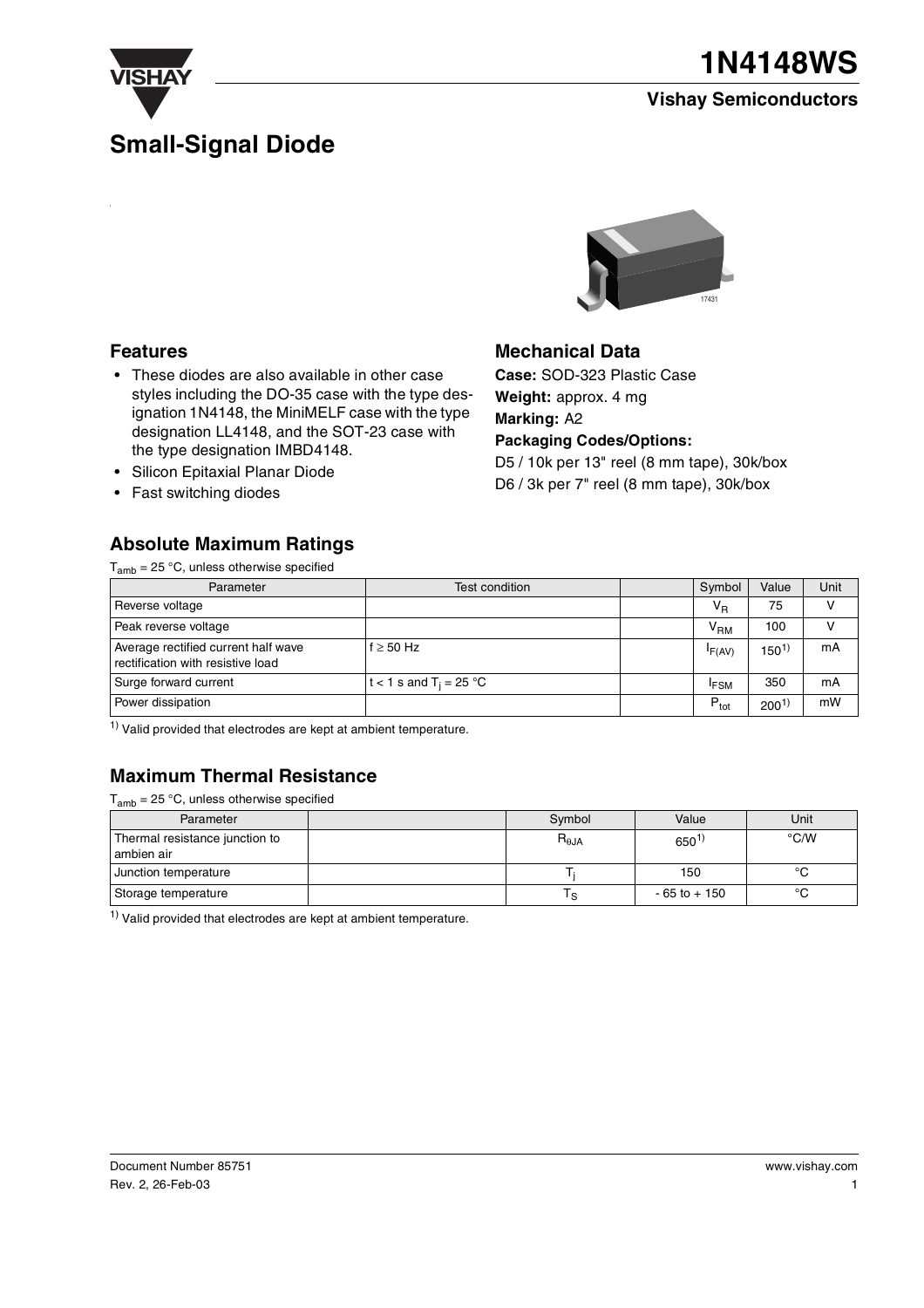### **Vishay Semiconductors**



### **Electrical Characteristics**

 $T_{amb}$  = 25 °C, unless otherwise specified

| Parameter                                                    | Test condition                                                                                                 | Symbol           | <b>Min</b> | Max | Unit |
|--------------------------------------------------------------|----------------------------------------------------------------------------------------------------------------|------------------|------------|-----|------|
| Forward voltage                                              | $I_F = 10$ mA                                                                                                  | $V_F$            |            | 1.0 | V    |
| Leakage current                                              | $V_B = 20 V$                                                                                                   |                  |            | 25  | nA   |
|                                                              | $V_{\rm B} = 75$ V                                                                                             |                  |            | 5.0 | μA   |
|                                                              | $V_B = 20 V, T_J = 150 °C$                                                                                     |                  |            | 50  | μA   |
| Capacitance                                                  | $V_F = V_B = 0 V$                                                                                              | $C_{\text{tot}}$ |            | 4   | pF   |
| Voltage rise when switching ON<br>(tested with 50 mA pulses) | tested with 50 mA pulses,<br>$t_p = 0.1 \mu s$ , rise time < 30 ns,<br>$f_p = (5 \text{ to } 100) \text{ kHz}$ | $V_{\text{fr}}$  |            | 2.5 | ns   |
| Reverse recovery time                                        | $I_F = 10$ mA, $I_B = 1$ mA, $V_B = 6$ V,<br>$R_1 = 100 \Omega$                                                | $t_{rr}$         |            | 4   | ns   |
| Rectification efficiency<br>- -                              | f = 100 MHz, $V_{BF}$ = 2 V<br>. <b>.</b> .                                                                    | $\eta_v$         | 0.45       |     |      |

**Rectification Efficiency Measurement Circuit**



**Typical Characteristics** (T<sub>amb</sub> = 25 °C unless otherwise specified)



Figure 1. Forward characteristics



Figure 2. Dynamic Forward Resistance vs. Forward Current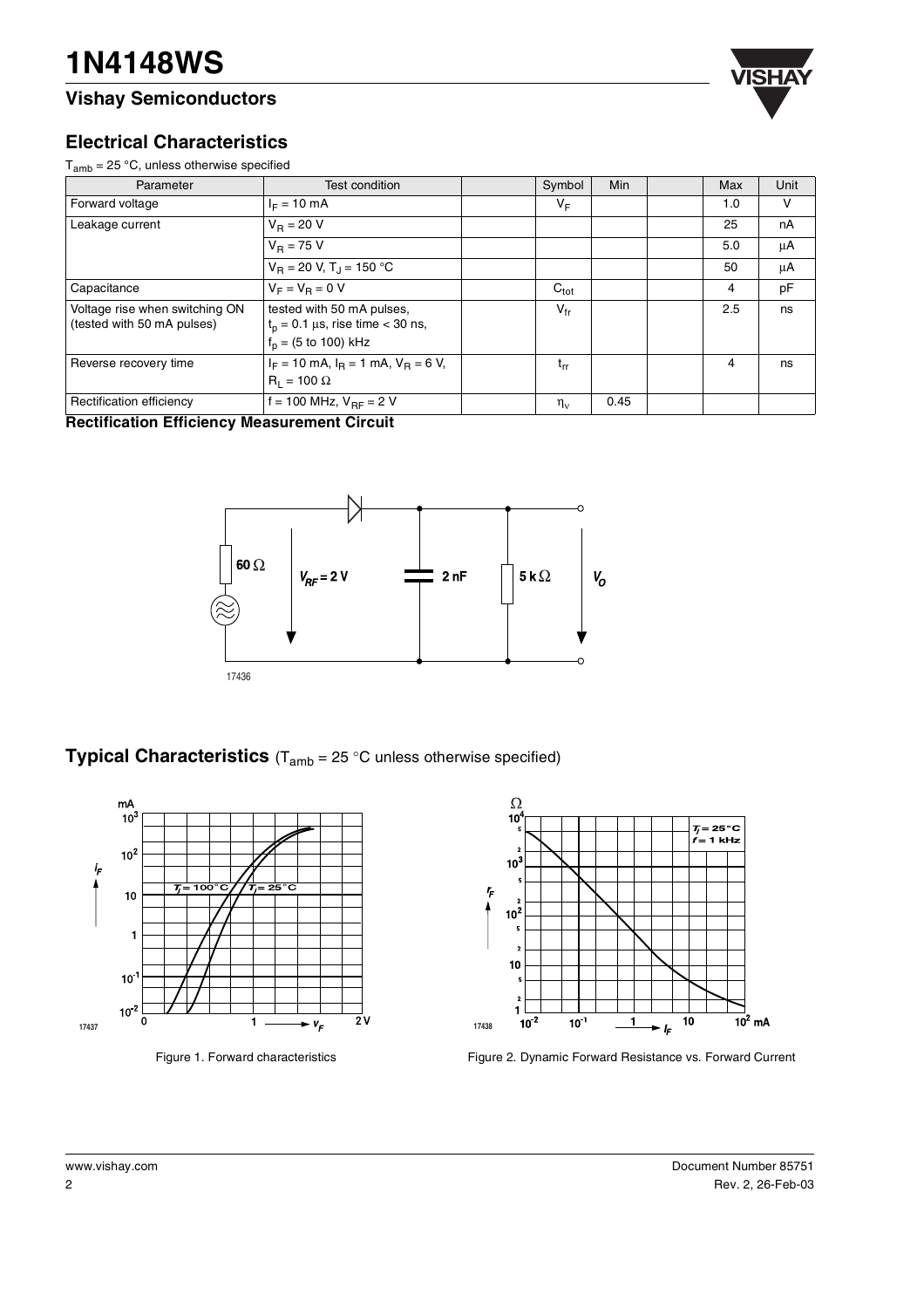

## **VISHAY 1N4148WS**

### **Vishay Semiconductors**



Figure 3. Admissible Power Dissipation vs. Ambient Temperature



Figure 5. Leakage Current vs. Junction Temperature



Figure 4. Reverse Capacitance vs. Reverse Voltage



Figure 6. Admissible Repetitive Peak Forward Current vs. Pulse Duration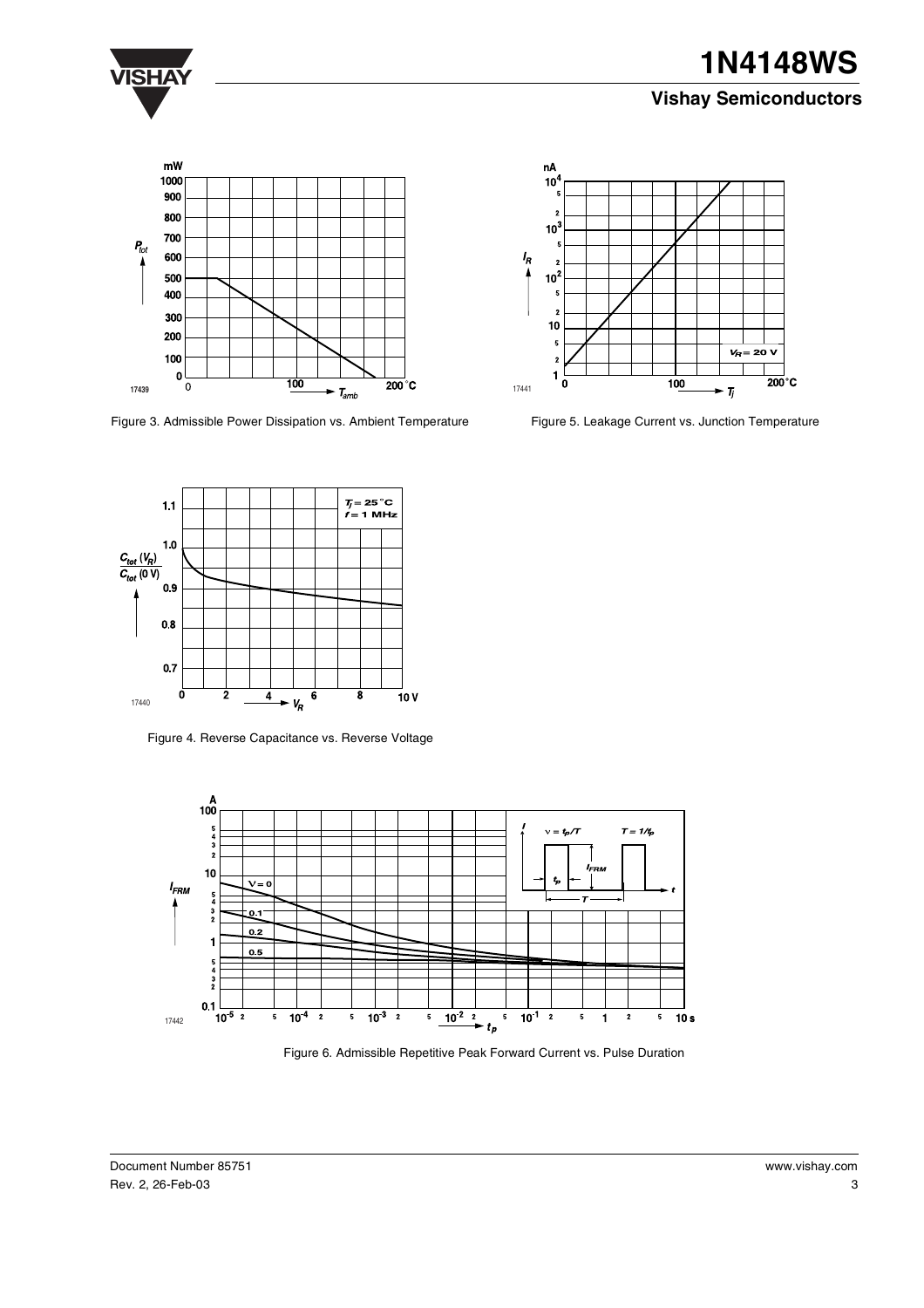# **VISHAY 1N4148WS**

**Vishay Semiconductors**



### **Package Dimensions in Inches (mm)**



**Mounting Pad Layout**



17443